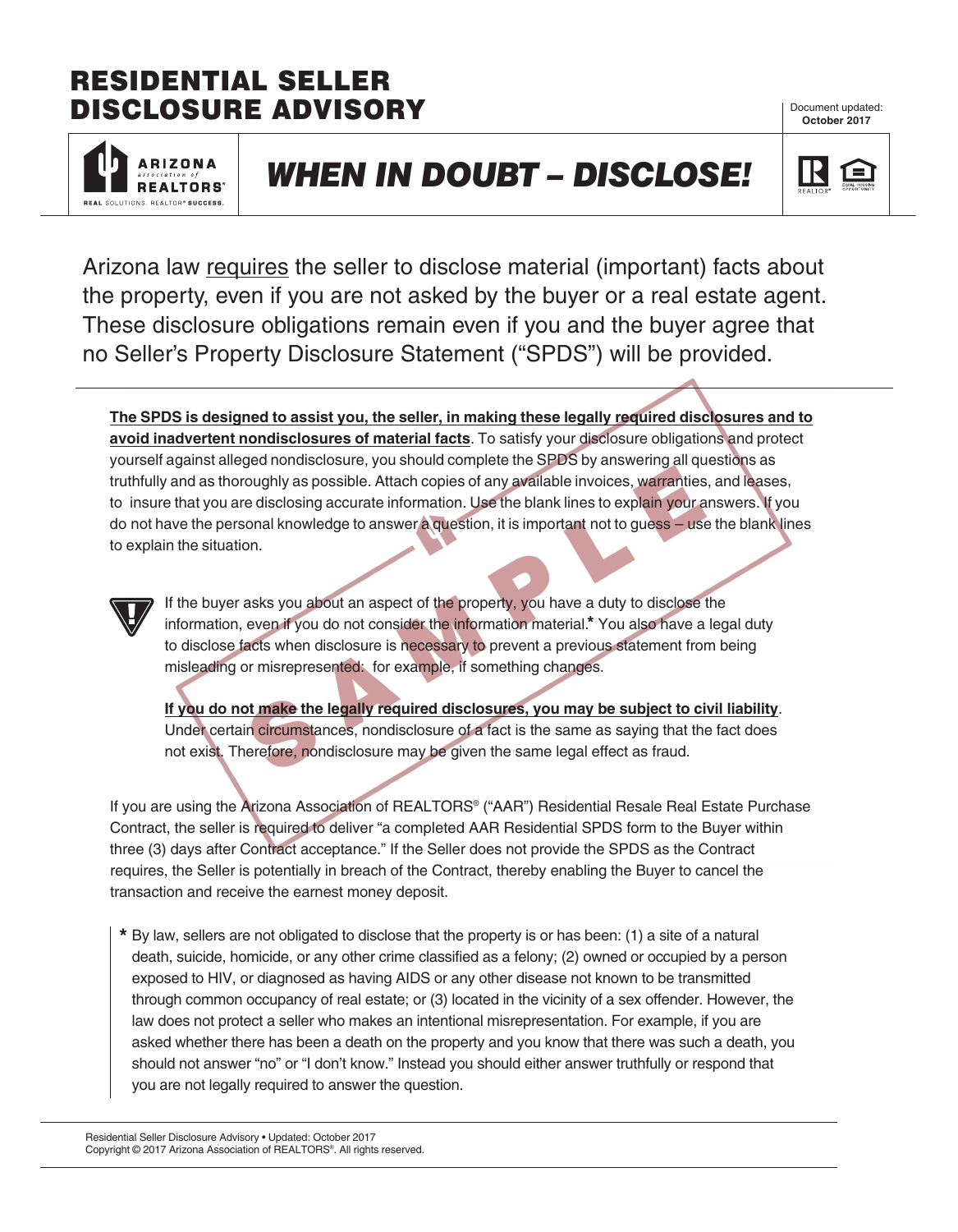### RESIDENTIAL SELLER'S PROPERTY<br>
DISCLOSURE STATEMENT (SPDS) (To be completed by Seller) | Document updated: RESIDENTIAL SELLER'S PROPERTY

**ARIZONA REALTORS** REAL SOLUTIONS. REALTOR® SUCCESS

The pre-printed portion of this form has been drafted by the Arizona Association of REALTORS®. Any change in the pre-printed language of this form must be made in a prominent manner. No representations are made as to the legal validity, adequacy and/or effects of any provision, including tax consequences thereof. If you desire legal, tax or other professional advice, please consult your attorney, tax advisor or professional consultant.

| October 2017 |  |
|--------------|--|
|              |  |

| EQUAL HOUSING<br>OPPORTUNITY<br>REALTOR® |  |
|------------------------------------------|--|
|------------------------------------------|--|

#### MESSAGE TO THE SELLER:

Sellers are obligated by law to disclose all known material (important) facts about the Property to the Buyer. The SPDS is designed to assist you in making these disclosures. If you know something important about the Property that is not addressed on the SPDS, add that information to the form. Prospective Buyers may rely on the information you provide.

**INSTRUCTIONS:** (1) Complete this form yourself. (2) Answer all questions truthfully and as fully as possible. (3) Attach all available supporting documentation. (4) Use explanation lines as necessary. (5) If you do not have the personal knowledge to answer a question, use the explanation lines to explain. *By signing on page 7, you acknowledge that the failure to disclose known material information about the Property may result in liability.*

#### MESSAGE TO THE BUYER:

Although Sellers are obligated to disclose all known material (important) facts about the Property, there are likely facts about the Property that the Sellers do not know. Therefore, it is important that you take an active role in obtaining information about the Property.

**INSTRUCTIONS:** (1) Review this form and any attachments carefully. (2) Verify all important information. (3) Ask about any incomplete or inadequate responses. (4) Inquire about any concerns not addressed on the SPDS. (5) Review all other applicable documents, such as CC&R's, association bylaws, surveys, rules, and the title report or commitment. (6) Obtain professional inspections of the Property. (7) Investigate the surrounding area.

#### **THE FOLLOWING ARE REPRESENTATIONS OF THE SELLER(S) AND ARE NOT VERIFIED BY THE BROKER(S) OR AGENT(S).**

#### PROPERTY AND OWNERSHIP

- 1. As used herein, "Property" shall mean the real property and all fixtures and improvements thereon and appurtenances incidental thereto,
- plus fixtures and personal property described in the Contract. 2.

3. PROPERTY ADDRESS:

|     | 3. PROPERTY ADDRESS:                                                                                                                                                                                                                                             |
|-----|------------------------------------------------------------------------------------------------------------------------------------------------------------------------------------------------------------------------------------------------------------------|
|     | (STREET ADDRESS)<br>(CITY)<br>(STATE)<br>(ZIP)                                                                                                                                                                                                                   |
|     | 4. Does the Property include any leased land? $\Box$ Yes $\Box$ No                                                                                                                                                                                               |
|     | 5. Explain:                                                                                                                                                                                                                                                      |
|     | 6. Is the Property located in an unincorporated area of the county? □ Yes □ No If yes, and five or fewer parcels of land other than subdivided land                                                                                                              |
|     | 7. are being transferred, the Seller must furnish the Buyer with a written Affidavit of Disclosure in the form required by law.                                                                                                                                  |
|     | 8. LEGAL OWNER(S) OF PROPERTY:<br>Date Purchased: Note that the property of the part of the state of the state of the state of the state of the state of the state of the state of the state of the state of the state of the state of the state of the state of |
|     | 9. The Property is currently: $\Box$ Owner-occupied $\Box$ Leased $\Box$ Estate $\Box$ Foreclosure $\Box$ Vacant If vacant, how long?                                                                                                                            |
|     | 10. If a rental property, how long? _____________________ Expiration date of current lease: ______________(Attach a copy of the lease if available.)                                                                                                             |
|     | 11. If any refundable deposits or prepaid rents are being held, by whom and how much? Explain:                                                                                                                                                                   |
| 12. |                                                                                                                                                                                                                                                                  |
|     | 13. Is the legal owner(s) of the Property a foreign person pursuant to the Foreign Investment in Real Property Tax Act (FIRPTA)?                                                                                                                                 |
|     | 14. $\Box$ Yes $\Box$ No If yes, consult a tax advisor; mandatory withholding may apply.                                                                                                                                                                         |
|     | 15. Is the Property located in a community defined by the fair housing laws as housing for older persons? $\Box$ Yes $\Box$ No                                                                                                                                   |

- Explain: 16.
- Approximate year built: .................. If Property was built prior to 1978, Seller must furnish the Buyer with a lead-based paint disclosure form. 17.

Initials> **BUYER BUYER** 

**NOTICE TO BUYER: If the Property is in a subdivision, a subdivision public report, which contains a variety of information about the subdivision at the time the subdivision was approved, may be available by contacting the Arizona Department of Real Estate or the homebuilder. The public report information may be outdated. www.azre.gov.** 18. 19. 20.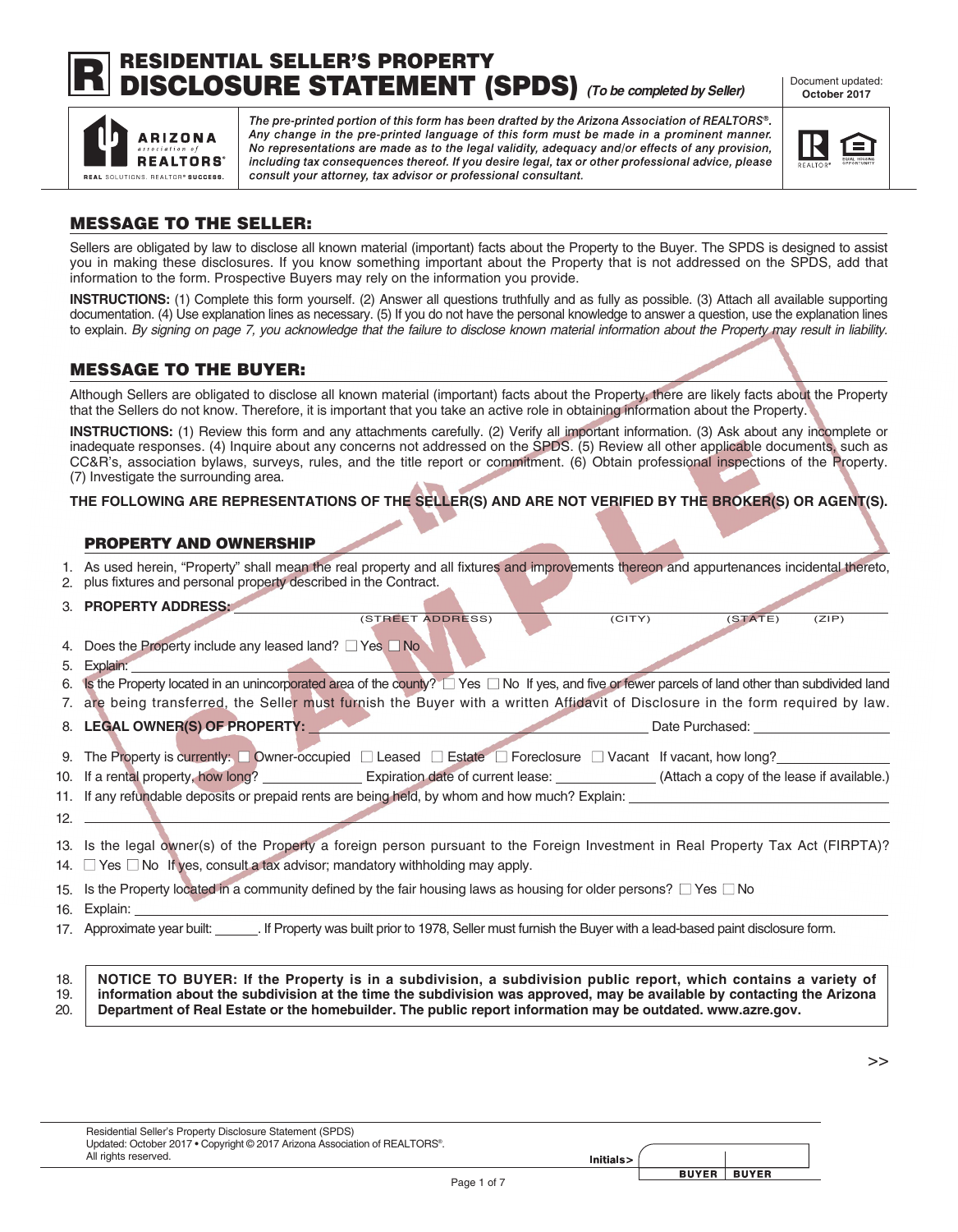|            | <b>YES</b>   | <b>NO</b>    |                                                                                                                                                                                                                                                                                                                                |
|------------|--------------|--------------|--------------------------------------------------------------------------------------------------------------------------------------------------------------------------------------------------------------------------------------------------------------------------------------------------------------------------------|
| 21.        | $\Box$       | $\Box$       | Have you entered into any agreement to transfer your interest in the Property in any way, including rental renewals                                                                                                                                                                                                            |
| 22.        |              |              |                                                                                                                                                                                                                                                                                                                                |
| 23.        | $\Box$       | ப            | Are you aware if there are any association(s) governing the Property?                                                                                                                                                                                                                                                          |
| 24.        |              |              | If yes, provide contact(s) information:                                                                                                                                                                                                                                                                                        |
| 25.        |              |              |                                                                                                                                                                                                                                                                                                                                |
| 26.        |              |              | If yes, are there any fees?                                                                                                                                                                                                                                                                                                    |
| 27.        |              |              | How much? \$_____________________________How often? ______________________________                                                                                                                                                                                                                                             |
| 28.        | ⊔            | $\sqcup$     | Are you aware of any association fees payable upon transfer of the Property? Explain: ________________________                                                                                                                                                                                                                 |
| 29.        |              |              |                                                                                                                                                                                                                                                                                                                                |
| 30.        | ⊔            | ப            | Are you aware of any proposed or existing association assessment(s)? Explain: ________________________________                                                                                                                                                                                                                 |
| 31.        |              |              |                                                                                                                                                                                                                                                                                                                                |
| 32.        | $\Box$       | ப            | Are you aware of any pending or anticipated disputes or litigation regarding the Property or the association(s)?                                                                                                                                                                                                               |
| 33.        |              |              | Explain: Explaint and the state of the state of the state of the state of the state of the state of the state of the state of the state of the state of the state of the state of the state of the state of the state of the s<br>Are you aware of any of the following recorded against the Property? (Check all that apply): |
| 34.        | $\Box$       | ப            |                                                                                                                                                                                                                                                                                                                                |
| 35.        |              |              | $\Box$ Judgment liens $\Box$ Tax liens $\Box$ Other non-consensual liens<br>Explain: The contract of the contract of the contract of the contract of the contract of the contract of the contract of the contract of the contract of the contract of the contract of the contract of the contract of the c                     |
| 36.<br>37. | $\Box$       | ப            | Are you aware of any assessments affecting the Property? (Check all that apply):                                                                                                                                                                                                                                               |
| 38.        |              |              | □ Paving □ Sewer □ Water □ Electric □ Other                                                                                                                                                                                                                                                                                    |
| 39.        |              |              |                                                                                                                                                                                                                                                                                                                                |
| 40.        | $\Box$       | ப            | Are you aware of any title issues affecting the Property? (Check all that apply):                                                                                                                                                                                                                                              |
| 41.        |              |              | $\Box$ Recorded easements $\Box$ Use restrictions $\Box$ Lot line disputes $\Box$ Encroachments                                                                                                                                                                                                                                |
| 42.        |              |              |                                                                                                                                                                                                                                                                                                                                |
| 43.        |              |              | Explain: <b>Explain:</b> The contract of the contract of the contract of the contract of the contract of the contract of the contract of the contract of the contract of the contract of the contract of the contract of the contra                                                                                            |
| 44.        | $\mathbf{L}$ | $\mathsf{L}$ | Are you aware if the Property is located within the boundaries of a Community Facilities District (CFD)?                                                                                                                                                                                                                       |
| 45.        |              |              | If yes, provide the name of the CFD:                                                                                                                                                                                                                                                                                           |
| 46.        |              |              |                                                                                                                                                                                                                                                                                                                                |
| 47.        | $\Box$       |              | Are you aware of any public or private use paths or roadways on or across the Property?                                                                                                                                                                                                                                        |
| 48.        |              |              | Explain: <b>Explain:</b>                                                                                                                                                                                                                                                                                                       |
| 49.        |              | ப            | Are you aware of any problems with legal or physical access to the Property? Explain: ________________________                                                                                                                                                                                                                 |
| 50.        |              |              | The road/street access to the Property is maintained by the $\Box$ County $\Box$ City $\Box$ Homeowners' Association $\Box$ Privately                                                                                                                                                                                          |
| 51.        |              | ⊔            | If privately maintained, is there a recorded road maintenance agreement? Explain:                                                                                                                                                                                                                                              |
| 52.        |              | П            | Are you aware of any violation(s) of any of the following? (Check all that apply):                                                                                                                                                                                                                                             |
| 53.        |              |              | $\Box$ Zoning $\Box$ Building Codes $\Box$ Utility Service $\Box$ Sanitary health regulations                                                                                                                                                                                                                                  |
| 54.        |              |              |                                                                                                                                                                                                                                                                                                                                |
| 55.        |              |              |                                                                                                                                                                                                                                                                                                                                |
| 56.        |              |              |                                                                                                                                                                                                                                                                                                                                |
| 57.        | $\Box$       |              | Are you aware of any homeowner's insurance claims having been filed against the Property?                                                                                                                                                                                                                                      |
| 58.        |              |              | Explain:                                                                                                                                                                                                                                                                                                                       |
| 59.        |              |              | NOTICE TO BUYER: Your claims history, your credit report, the Property's claims history and other factors may                                                                                                                                                                                                                  |
| 60.        |              |              | affect the insurability of the Property and at what cost. Under Arizona law, your insurance company may cancel                                                                                                                                                                                                                 |
| 61.        |              |              | your homeowner's insurance within 60 days after the effective date. Contact your insurance company.                                                                                                                                                                                                                            |
|            |              |              | <b>BUILDING AND SAFETY INFORMATION</b>                                                                                                                                                                                                                                                                                         |
| 62.        | <b>YES</b>   | <b>NO</b>    | <b>ROOF / STRUCTURAL:</b>                                                                                                                                                                                                                                                                                                      |
| 63.        |              |              | NOTICE TO BUYER: Contact a professional to verify the condition of the roof.                                                                                                                                                                                                                                                   |
| 64.        | $\Box$       | $\Box$       |                                                                                                                                                                                                                                                                                                                                |
| 65.        |              |              |                                                                                                                                                                                                                                                                                                                                |
| 66.        | $\perp$      | ப            | Are you aware of any other past or present roof problems? Explain: _________________________________                                                                                                                                                                                                                           |
| 67.        |              |              |                                                                                                                                                                                                                                                                                                                                |
|            |              |              | ><br>Residential Seller's Property Disclosure Statement (SPDS)                                                                                                                                                                                                                                                                 |

Residential Seller's Property Disclosure Statement (SPDS) Updated: October 2017 • Copyright © 2017 Arizona Association of REALTORS®. All rights reserved.

Initials> BUYER BUYER

Page 2 of 7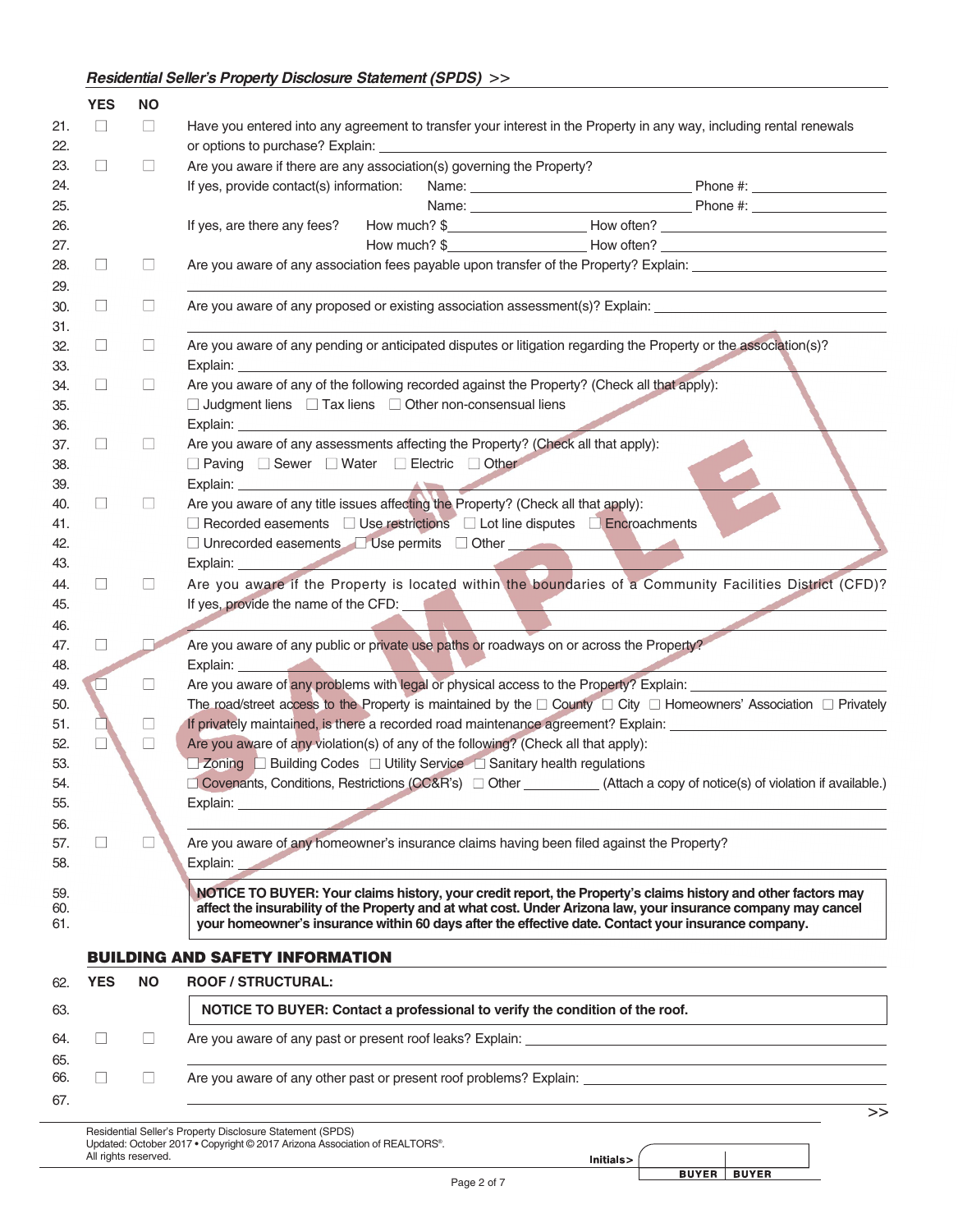|      | <b>YES</b> | <b>NO</b> |                                                                                                                  |
|------|------------|-----------|------------------------------------------------------------------------------------------------------------------|
| 68.  | $\Box$     | Ш         |                                                                                                                  |
| 69.  |            |           |                                                                                                                  |
| 70.  | $\Box$     | ⊔         | Is there a roof warranty? (Attach a copy of warranty if available.)                                              |
| 71.  | $\Box$     | ப         | If yes, is the roof warranty transferable? Cost to transfer __                                                   |
| 72.  | $\Box$     | $\Box$    | Are you aware of any interior wall/ceiling/door/window/floor problems? Explain: ______________________________   |
| 73.  |            |           |                                                                                                                  |
| 74.  | $\Box$     | $\Box$    | Are you aware of any cracks or settling involving the foundation, exterior walls or slab? Explain: _____________ |
| 75.  |            |           |                                                                                                                  |
| 76.  | ⊔          | ⊔         | Are you aware of any chimney or fireplace problems, if applicable? Explain: ________________________             |
| 77.  |            |           |                                                                                                                  |
| 78.  | ш          | ш         | Are you aware of any damage to any structure on the Property by any of the following? (Check all that apply):    |
| 79.  |            |           | □ Flood □ Fire □ Wind □ Expansive soil(s) □ Water □ Hail □ Other ___________                                     |
| 80.  |            |           |                                                                                                                  |
| 81.  |            |           | <b>WOOD INFESTATION:</b>                                                                                         |
| 82.  |            |           | Are you aware of any of the following:                                                                           |
| 83.  | $\Box$     | ப         | Past presence of termites or other wood destroying organisms on the Property?                                    |
| 84.  | Ш          | $\Box$    | Current presence of termites or other wood destroying organisms on the Property?                                 |
| 85.  | П          | Ш         | Past or present damage to the Property by termites or other wood destroying organisms?                           |
| 86.  |            |           |                                                                                                                  |
| 87.  |            |           |                                                                                                                  |
| 88.  | $\perp$    | ш         | Are you aware of past or present treatment(s) of the Property for termites or other wood destroying organisms?   |
| 89.  |            |           | If yes, date last treatment was performed:<br>the contract of the contract of the contract of                    |
| 90.  |            |           | Name of treatment provider(s):                                                                                   |
| 91.  | $\Box$     | ⊔         | Is there a treatment warranty? (Attach a copy of warranty if available.)                                         |
| 92.  | $\Box$     | Ш         | If yes, is the treatment warranty transferrable?                                                                 |
| 93.  |            |           | NOTICE TO BUYER: Contact Office of Pest Management for past termite reports or                                   |
| 94.  |            |           | treatment history. www.sb.state.az.us                                                                            |
|      |            |           |                                                                                                                  |
| 95.  |            |           | <b>HEATING &amp; COOLING:</b>                                                                                    |
| 96.  |            |           | Heating: Type(s)                                                                                                 |
| 97.  |            |           | Approximate Age(s)                                                                                               |
| 98.  |            |           | Cooling: Type(s)                                                                                                 |
| 99.  |            |           | Approximate Age(s) _                                                                                             |
| 100. |            |           | Are you aware of any past or present problems with the heating or cooling system(s)?                             |
| 101. |            |           | Explain:                                                                                                         |
| 102. |            |           | <b>PLUMBING:</b>                                                                                                 |
| 103. | $\Box$     |           | Are you aware of the type of water pipes, such as galvanized, copper, PVC, CPVC or polybutylene?                 |
| 104. |            |           | If yes, identify:                                                                                                |
| 105. | $\Box$     |           |                                                                                                                  |
| 106. |            |           | <u> 1989 - Johann Stoff, amerikansk politiker (* 1908)</u>                                                       |
| 107. | $\Box$     | $\Box$    |                                                                                                                  |
| 108. |            |           |                                                                                                                  |
| 109. | $\Box$     | $\Box$    | Are you aware of any past or present water heater problems? Explain: _______________________________             |
| 110. |            |           |                                                                                                                  |
| 111. | $\Box$     | ⊔         | Is there a landscape watering system? If yes, type: $\square$ automatic timer $\square$ manual $\square$ both    |
| 112. | П          | $\Box$    | If yes, are you aware of any past or present problems with the landscape watering system?                        |
| 113. |            |           |                                                                                                                  |
| 114. | $\Box$     | $\Box$    | Are there any water treatment systems? (Check all that apply):                                                   |
| 115. |            |           | $\Box$ water filtration $\Box$ reverse osmosis $\Box$ water softener $\Box$ Other                                |
| 116. |            |           | Is water treatment system(s) $\Box$ owned $\Box$ leased (Attach a copy of lease if available.)                   |
| 117. |            |           | Are you aware of any past or present problems with the water treatment system(s)?                                |
| 118. |            |           |                                                                                                                  |
|      |            |           |                                                                                                                  |

Residential Seller's Property Disclosure Statement (SPDS) Updated: October 2017 • Copyright © 2017 Arizona Association of REALTORS®.

All rights reserved.

Initials> **BUYER BUYER**  >>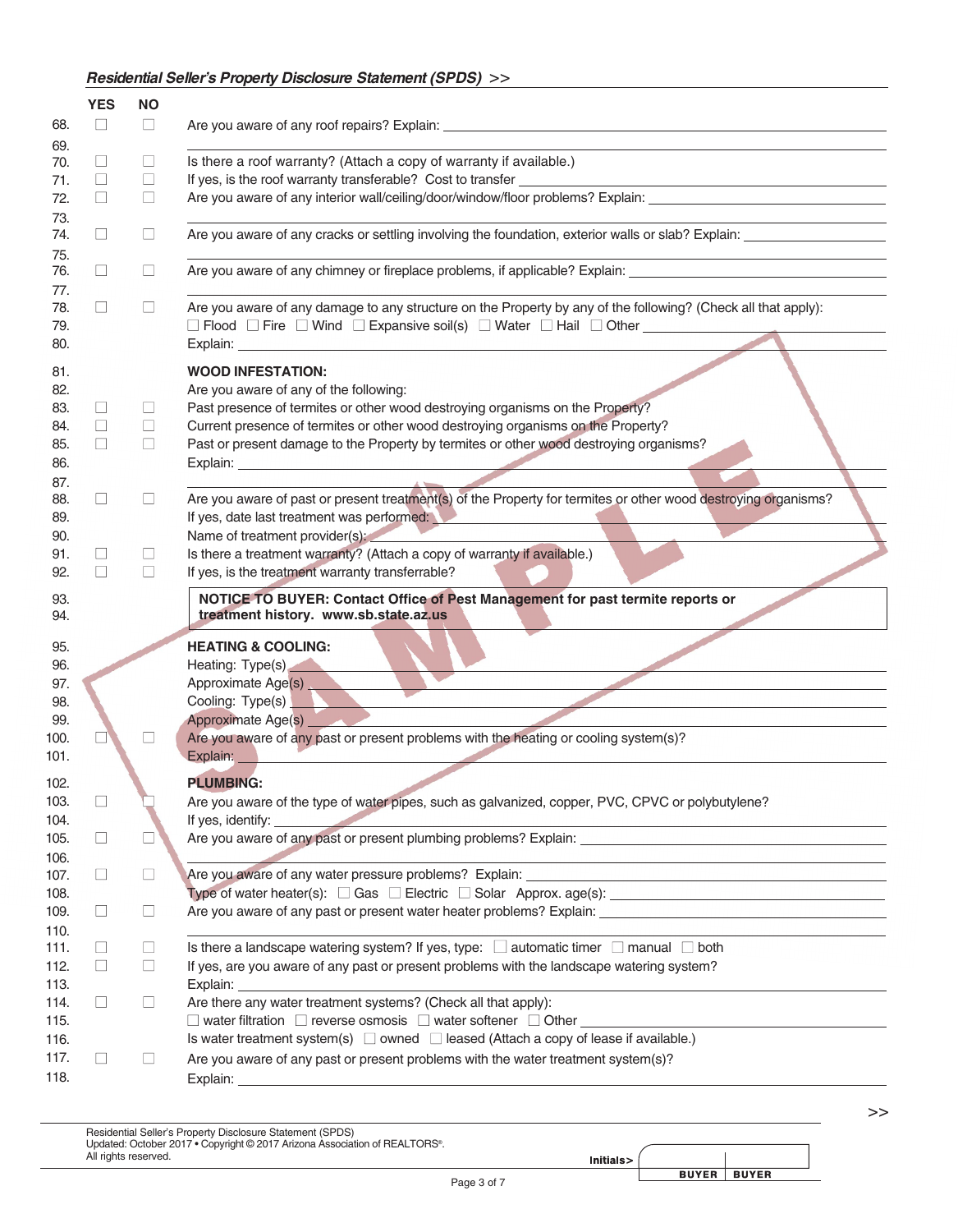|      | <b>YES</b>        | <b>NO</b> |                                                                                                                                                                                                                                |
|------|-------------------|-----------|--------------------------------------------------------------------------------------------------------------------------------------------------------------------------------------------------------------------------------|
| 119. |                   |           | SWIMMING POOL/SPA/HOT TUB/SAUNA/WATER FEATURE:                                                                                                                                                                                 |
| 120. | $\Box$            | ⊔         | Does the Property contain any of the following? (Check all that apply):                                                                                                                                                        |
| 121. |                   |           | $\Box$ Swimming pool $\Box$ Spa $\Box$ Hot tub $\Box$ Sauna $\Box$ Water feature                                                                                                                                               |
| 122. | ப                 | ⊔         | If yes, are either of the following heated? $\square$ Swimming pool $\square$ Spa If yes, type of heat: $\square$                                                                                                              |
| 123. | $\Box$            | ⊔         | Are you aware of any past or present problems relating to the swimming pool, spa, hot tub, sauna or water feature?                                                                                                             |
| 124. |                   |           |                                                                                                                                                                                                                                |
|      |                   |           |                                                                                                                                                                                                                                |
| 125. |                   |           | ELECTRICAL AND OTHER RELATED SYSTEMS:                                                                                                                                                                                          |
| 126. | $\Box$            | ⊔         | Are you aware of any past or present problems with the electrical system? Explain: _                                                                                                                                           |
| 127. |                   |           |                                                                                                                                                                                                                                |
| 128. | $\perp$           | ⊔         | Is there a security system? If yes, is it (Check all that apply):                                                                                                                                                              |
| 129. |                   |           | $\Box$ Leased (Attach a copy of lease if available.) $\Box$ Owned $\Box$ Monitored $\Box$ Other $\Box$                                                                                                                         |
| 130. | □                 | $\Box$    | Are you aware of any past or present problems with the security system? Explain: _                                                                                                                                             |
| 131. |                   |           |                                                                                                                                                                                                                                |
| 132. | ப                 | ⊔         | Does the Property contain any of the following systems or detectors?(Check all that apply):                                                                                                                                    |
| 133. |                   |           | $\Box$ Smoke/fire detection $\Box$ Fire suppression (sprinklers) $\Box$ Carbon monoxide detector                                                                                                                               |
| 134. |                   |           | If yes, are you aware of any past or present problems with the above systems? Explain:                                                                                                                                         |
| 135. |                   |           |                                                                                                                                                                                                                                |
|      |                   |           |                                                                                                                                                                                                                                |
| 136. |                   |           | <b>MISCELLANEOUS:</b>                                                                                                                                                                                                          |
| 137. | ப                 | ⊔         | Are you aware of any animals/pets that have resided in the Property? If yes, what kind:                                                                                                                                        |
| 138. |                   |           |                                                                                                                                                                                                                                |
| 139. | $\vert \ \ \vert$ | ⊔         | Are you aware of or have you observed any of the following on the Property? (Check all that apply):                                                                                                                            |
| 140. |                   |           | $\Box$ Scorpions $\Box$ Rabid animals $\Box$ Bee swarms $\Box$ Rodents $\Box$ Reptiles $\Box$ Bed Bugs $\Box$ Other: $\Box$                                                                                                    |
| 141. |                   |           | Explain: ____                                                                                                                                                                                                                  |
| 142. | ப                 | ⊔         | Has the Property been serviced or treated for pests, reptiles, insects, birds or animals? If yes, how often:                                                                                                                   |
| 143. |                   |           | Name of service provider(s):<br>Date of last service:                                                                                                                                                                          |
| 144. | Ш                 |           | Are you aware of any work done on the Property, such as building, plumbing, electrical or other improvements or                                                                                                                |
| 145. |                   |           | alterations or room conversions? (If no, skip to line 156.)                                                                                                                                                                    |
| 146. |                   |           | Explain: ______                                                                                                                                                                                                                |
| 147. |                   |           |                                                                                                                                                                                                                                |
| 148. |                   |           |                                                                                                                                                                                                                                |
| 149. |                   |           |                                                                                                                                                                                                                                |
| 150. |                   | $\Box$    | Were permits for the work required? Explain:                                                                                                                                                                                   |
| 151. |                   |           | If yes, were permits for the work obtained? Explain: _                                                                                                                                                                         |
| 152. | $\Box$            | $\Box$    |                                                                                                                                                                                                                                |
| 153. | □                 |           | Was approval for the work required by any association governing the property? Explain: _______________________                                                                                                                 |
| 154. |                   |           |                                                                                                                                                                                                                                |
| 155. | ⊔                 | $\Box$    |                                                                                                                                                                                                                                |
| 156. | $\Box$            | $\Box$    | Are there any security bars or other obstructions to door or window openings? Explain: _______________________                                                                                                                 |
| 157. | ш                 | $\Box$    | Are you aware of any past or present problems with any built-in appliances? Explain: _________________________                                                                                                                 |
| 158. |                   |           |                                                                                                                                                                                                                                |
| 159. | $\Box$            | $\Box$    | Are there any leased propane tanks, equipment or other systems on the Property? (Attach a copy of lease if available.)                                                                                                         |
| 160. |                   |           | Explain: The contract of the contract of the contract of the contract of the contract of the contract of the contract of the contract of the contract of the contract of the contract of the contract of the contract of the c |
| 161. |                   |           |                                                                                                                                                                                                                                |

Initials>

BUYER BUYER

Page 4 of 7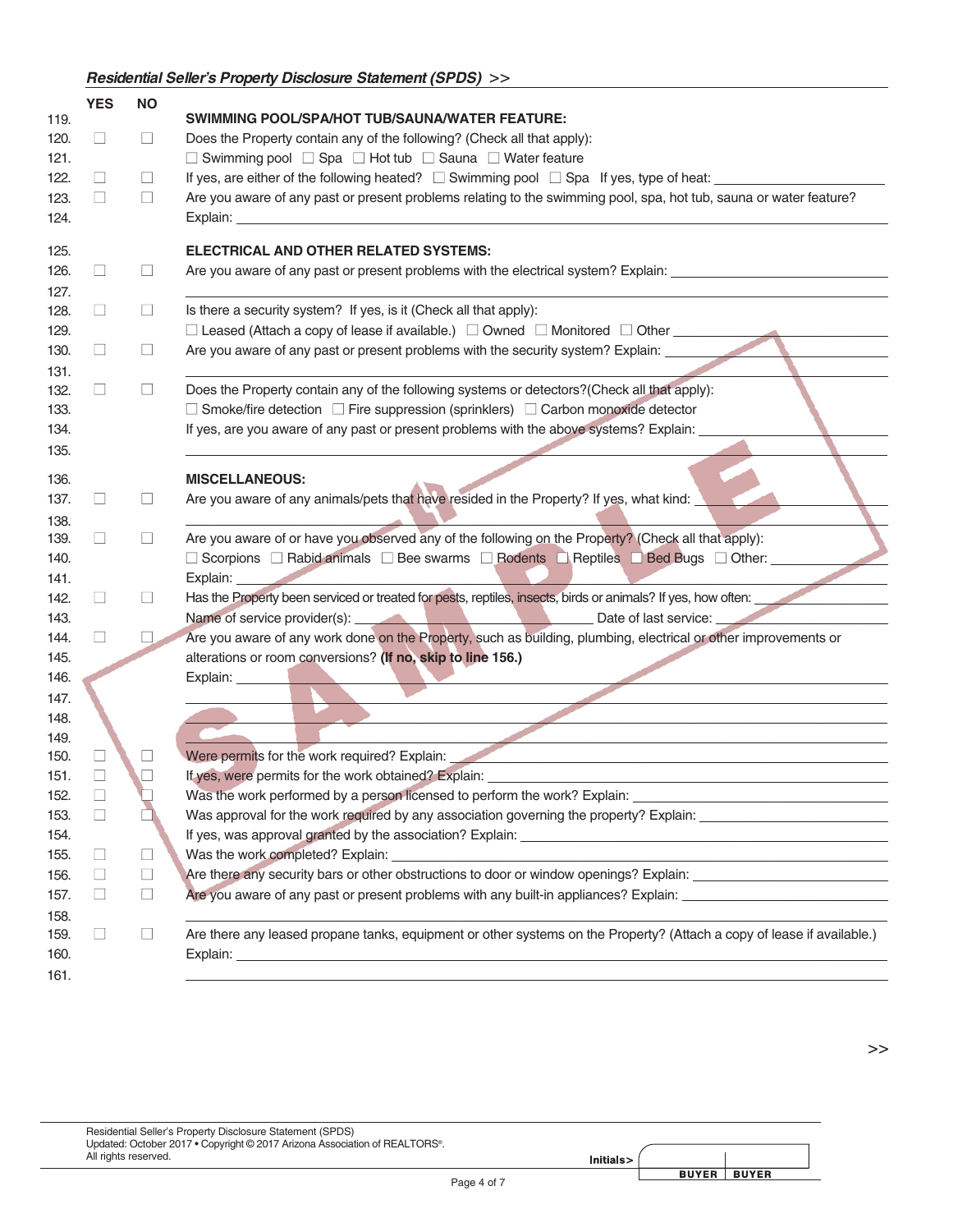#### UTILITIES

| 162.                 | <b>YES</b>               | <b>NO</b>            | DOES THE PROPERTY CURRENTLY RECEIVE THE FOLLOWING SERVICES?<br><b>PROVIDER</b>                                                                                                                                                                                                                          |
|----------------------|--------------------------|----------------------|---------------------------------------------------------------------------------------------------------------------------------------------------------------------------------------------------------------------------------------------------------------------------------------------------------|
| 163.                 | Ш                        | $\Box$               |                                                                                                                                                                                                                                                                                                         |
| 164.                 | $\Box$                   | ப                    |                                                                                                                                                                                                                                                                                                         |
| 165.                 | $\perp$                  |                      |                                                                                                                                                                                                                                                                                                         |
| 166.                 | $\perp$                  |                      |                                                                                                                                                                                                                                                                                                         |
| 167.                 | $\perp$                  | $\Box$               |                                                                                                                                                                                                                                                                                                         |
| 168.                 | $\perp$                  | ⊔                    |                                                                                                                                                                                                                                                                                                         |
| 169.                 | $\perp$                  | ш                    |                                                                                                                                                                                                                                                                                                         |
| 170.                 | $\perp$                  | $\mathbf{L}$         |                                                                                                                                                                                                                                                                                                         |
| 171.                 |                          | $\mathbf{L}$         | <b>Water Source:</b>                                                                                                                                                                                                                                                                                    |
| 172.                 |                          |                      | □ Public □ Private water co. □ Hauled water  _____________________________                                                                                                                                                                                                                              |
| 173.                 |                          |                      | □ Private well □ Shared well If water source is a private or shared well, complete and attach                                                                                                                                                                                                           |
| 174.                 |                          |                      | Domestic Water Well/Water Use Addendum.                                                                                                                                                                                                                                                                 |
| 175.<br>176.<br>177. |                          |                      | NOTICE TO BUYER: If the Property is served by a well, private water company or a municipal water provider,<br>the Arizona Department of Water Resources may not have made a water supply determination.<br>For more information about water supply, or any of the above services, contact the provider. |
| 178.<br>179.         | $\overline{\phantom{0}}$ |                      | Are you aware of any past or present drinking water problems? Explain: __________                                                                                                                                                                                                                       |
| 180.                 | $\mathsf{L}$             | $\mathbf{L}$         | U.S. Postal Service delivery is available at: □ Property □ Cluster Mailbox □ Post Office □ Other                                                                                                                                                                                                        |
| 181.                 |                          |                      | Are there any alternate power systems serving the Property? (If no, skip to line 190.)                                                                                                                                                                                                                  |
| 182.                 |                          |                      | If yes, indicate type (Check all that apply):                                                                                                                                                                                                                                                           |
| 183.                 |                          |                      | □ Solar □ Wind □ Generator □ Other                                                                                                                                                                                                                                                                      |
| 184.                 |                          |                      | Are you aware of any past or present problems with the alternate power system(s)? Explain:                                                                                                                                                                                                              |
| 185.                 |                          |                      |                                                                                                                                                                                                                                                                                                         |
| 186.                 | $\overline{\phantom{0}}$ |                      | Are any alternate power systems serving the Property leased? Explain: __________                                                                                                                                                                                                                        |
| 187.                 |                          |                      |                                                                                                                                                                                                                                                                                                         |
| 188.                 |                          |                      | If yes, provide name and phone number of the leasing company (Attach copy of lease if available): ____________                                                                                                                                                                                          |
| 189.                 |                          |                      |                                                                                                                                                                                                                                                                                                         |
| 190.<br>191.         |                          |                      | NOTICE TO BUYER: If the Property is served by a solar system, Buyer is advised to read all pertinent<br>documents and review the cost, insurability, operation, and value of the system, among other items.                                                                                             |
|                      |                          |                      | <b>ENVIRONMENTAL INFORMATION</b>                                                                                                                                                                                                                                                                        |
|                      | <b>YES</b>               | <b>NO</b>            |                                                                                                                                                                                                                                                                                                         |
| 192.                 |                          |                      | Are you aware of any past or present issues or problems with any of the following on the Property? (Check all that apply):                                                                                                                                                                              |
| 193.                 |                          |                      | □ Soil settlement/expansion □ Drainage/grade □ Erosion □ Fissures □ Dampness/moisture □ Other                                                                                                                                                                                                           |
| 194.                 |                          |                      | Explain:                                                                                                                                                                                                                                                                                                |
| 195.                 | $\mathsf{L}$             |                      | Are you aware of any past or present issues or problems in close proximity to the Property related to any of                                                                                                                                                                                            |
| 196.                 |                          |                      | the following? (Check all that apply):                                                                                                                                                                                                                                                                  |
| 197.                 |                          |                      | □ Soil settlement/expansion □ Drainage/grade □ Erosion □ Fissures □ Other ________________________                                                                                                                                                                                                      |
| 198.                 |                          |                      |                                                                                                                                                                                                                                                                                                         |
| 199.<br>200.         |                          |                      | NOTICE TO BUYER: The Arizona Department of Real Estate provides earth fissure maps to any member<br>of the public in printed or electronic format upon request and on its website at www.azre.gov.                                                                                                      |
| 201.                 | $\mathbf{I}$             | $\mathbf{1}$         | Are you aware if the Property is subject to any present or proposed effects of any of the following? (Check all that apply):                                                                                                                                                                            |
| 202.                 |                          |                      | $\Box$ Airport noise $\Box$ Traffic noise $\Box$ Rail line noise $\Box$ Neighborhood noise $\Box$ Landfill $\Box$ Toxic waste disposal                                                                                                                                                                  |
| 203.                 |                          |                      | $\Box$ Odors $\Box$ Nuisances $\Box$ Sand/gravel operations $\Box$ Other $\Box$                                                                                                                                                                                                                         |
| 204.                 |                          |                      | Explain:                                                                                                                                                                                                                                                                                                |
| 205.                 |                          |                      | Are you aware if any portion of the Property has ever been used as a "Clandestine drug laboratory" (manufacture of,                                                                                                                                                                                     |
| 206.                 |                          |                      | or storage of, chemicals or equipment used in manufacturing methamphetamine, ecstasy or LSD)?<br>>>                                                                                                                                                                                                     |
|                      |                          |                      | Residential Seller's Property Disclosure Statement (SPDS)                                                                                                                                                                                                                                               |
|                      |                          | All rights reserved. | Updated: October 2017 . Copyright © 2017 Arizona Association of REALTORS®.<br>Initials>                                                                                                                                                                                                                 |
|                      |                          |                      | <b>BUYER BUYER</b>                                                                                                                                                                                                                                                                                      |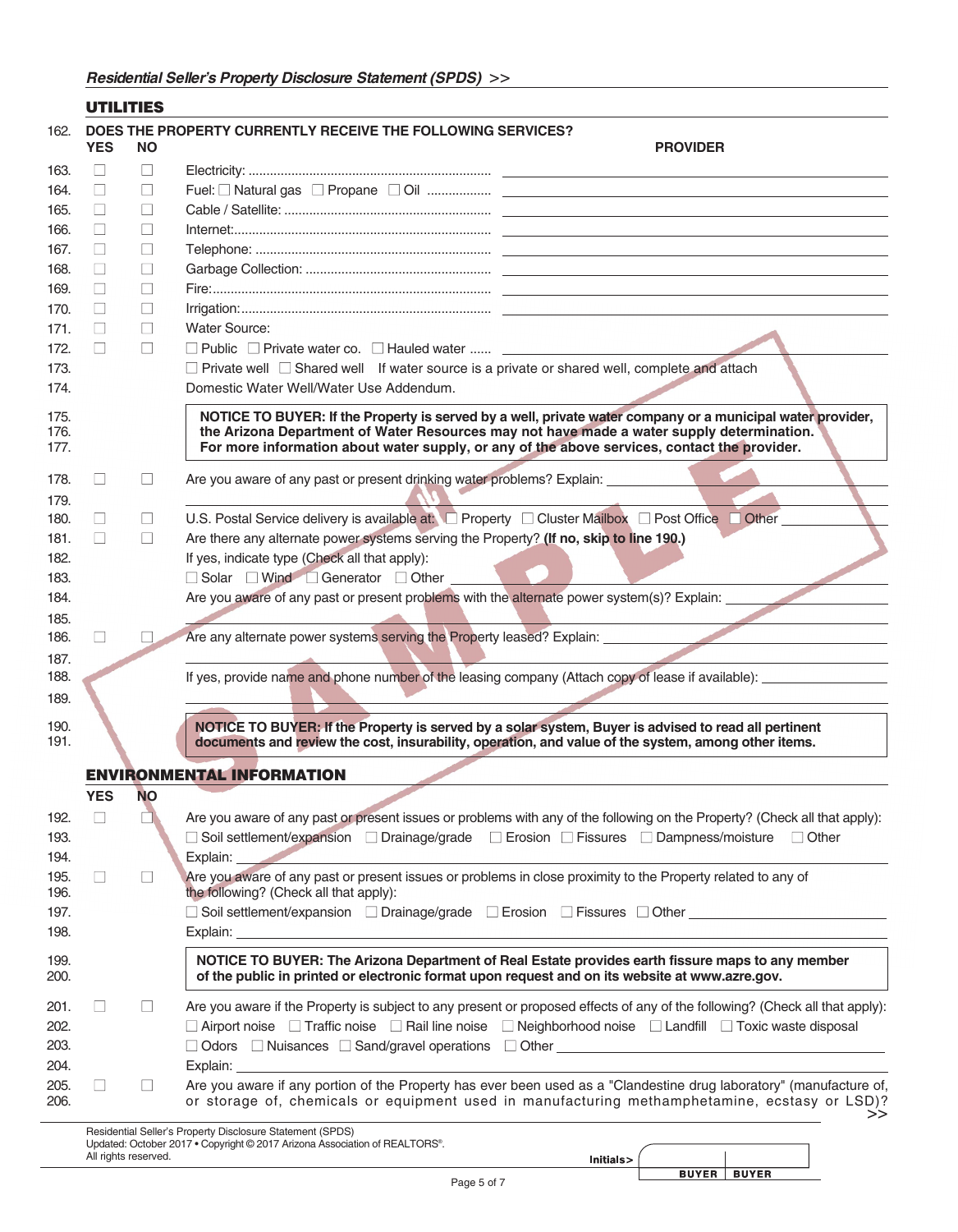|                                                                                                              | <b>YES</b>      | <b>NO</b>    |                                                                                                                                                                                                                                                                                                                                                                                                                                                                                                                                                                                                                                                                                                                                                                                                                                                                                                                                                                                                                                                                                                                                                                                                                                                                                                                                                                                                                                                                                                                                                                    |
|--------------------------------------------------------------------------------------------------------------|-----------------|--------------|--------------------------------------------------------------------------------------------------------------------------------------------------------------------------------------------------------------------------------------------------------------------------------------------------------------------------------------------------------------------------------------------------------------------------------------------------------------------------------------------------------------------------------------------------------------------------------------------------------------------------------------------------------------------------------------------------------------------------------------------------------------------------------------------------------------------------------------------------------------------------------------------------------------------------------------------------------------------------------------------------------------------------------------------------------------------------------------------------------------------------------------------------------------------------------------------------------------------------------------------------------------------------------------------------------------------------------------------------------------------------------------------------------------------------------------------------------------------------------------------------------------------------------------------------------------------|
| 207.<br>208.                                                                                                 | $\mathsf{I}$    | $\mathbf{1}$ | Are you aware if the Property is located in the vicinity of a public or private airport?                                                                                                                                                                                                                                                                                                                                                                                                                                                                                                                                                                                                                                                                                                                                                                                                                                                                                                                                                                                                                                                                                                                                                                                                                                                                                                                                                                                                                                                                           |
| 209.<br>210.<br>211.<br>212.<br>213.                                                                         |                 |              | NOTICE TO SELLER AND BUYER: Pursuant to Arizona law a Seller shall provide a written disclosure to the Buyer<br>if the Property is located in territory in the vicinity of a military airport or ancillary military facility as delineated<br>on a map prepared by the State Land Department. The Department of Real Estate also is obligated to record<br>a document at the County Recorder's Office disclosing if the Property is under restricted air space and to<br>maintain the State Land Department Military Airport Map on its website at www.azre.gov.                                                                                                                                                                                                                                                                                                                                                                                                                                                                                                                                                                                                                                                                                                                                                                                                                                                                                                                                                                                                   |
| 214.                                                                                                         |                 | $\Box$       | Is the Property located in the vicinity of a military airport or ancillary military facility?                                                                                                                                                                                                                                                                                                                                                                                                                                                                                                                                                                                                                                                                                                                                                                                                                                                                                                                                                                                                                                                                                                                                                                                                                                                                                                                                                                                                                                                                      |
| 215.                                                                                                         |                 |              |                                                                                                                                                                                                                                                                                                                                                                                                                                                                                                                                                                                                                                                                                                                                                                                                                                                                                                                                                                                                                                                                                                                                                                                                                                                                                                                                                                                                                                                                                                                                                                    |
| 216.<br>217.<br>218.                                                                                         |                 | $\perp$      | Are you aware of the presence of any of the following on the Property, past or present? (Check all that apply):<br>$\Box$ Asbestos $\Box$ Radon gas $\Box$ Lead-based paint $\Box$ Pesticides $\Box$ Underground storage tanks $\Box$ Fuel/chemical storage                                                                                                                                                                                                                                                                                                                                                                                                                                                                                                                                                                                                                                                                                                                                                                                                                                                                                                                                                                                                                                                                                                                                                                                                                                                                                                        |
| 219.                                                                                                         |                 | $\perp$      | Are you aware if the Property is located within or subject to any of the following ordinances? (Check all that apply):                                                                                                                                                                                                                                                                                                                                                                                                                                                                                                                                                                                                                                                                                                                                                                                                                                                                                                                                                                                                                                                                                                                                                                                                                                                                                                                                                                                                                                             |
| 220.                                                                                                         |                 |              | □ Superfund / WQARF / CERCLA □ Wetlands area □ Natural Area Open Spaces                                                                                                                                                                                                                                                                                                                                                                                                                                                                                                                                                                                                                                                                                                                                                                                                                                                                                                                                                                                                                                                                                                                                                                                                                                                                                                                                                                                                                                                                                            |
| 221.<br>222.                                                                                                 | $\mathbf{1}$    | $\Box$       | Are you aware of any open mine shafts/tunnels or abandoned wells on the Property?                                                                                                                                                                                                                                                                                                                                                                                                                                                                                                                                                                                                                                                                                                                                                                                                                                                                                                                                                                                                                                                                                                                                                                                                                                                                                                                                                                                                                                                                                  |
| 223.                                                                                                         | $\mathbf{1}$    | $\Box$       | Are you aware if any portion of the Property is in a flood plain/way? Explain:                                                                                                                                                                                                                                                                                                                                                                                                                                                                                                                                                                                                                                                                                                                                                                                                                                                                                                                                                                                                                                                                                                                                                                                                                                                                                                                                                                                                                                                                                     |
| 224.                                                                                                         |                 |              |                                                                                                                                                                                                                                                                                                                                                                                                                                                                                                                                                                                                                                                                                                                                                                                                                                                                                                                                                                                                                                                                                                                                                                                                                                                                                                                                                                                                                                                                                                                                                                    |
|                                                                                                              |                 |              |                                                                                                                                                                                                                                                                                                                                                                                                                                                                                                                                                                                                                                                                                                                                                                                                                                                                                                                                                                                                                                                                                                                                                                                                                                                                                                                                                                                                                                                                                                                                                                    |
| 225.<br>226.<br>227.<br>228.<br>229.<br>230.<br>231.<br>232.<br>233.<br>234.<br>235.<br>236.<br>237.<br>238. |                 |              | NOTICE TO BUYER: Your mortgage lender [may] [will] require you to purchase flood insurance in<br>connection with your purchase of this property. The National Flood Insurance Program provides for the<br>availability of flood insurance and establishes flood insurance policy premiums based on the risk of flooding<br>in the area where properties are located. Recent changes to federal law (The Biggert-Waters Flood Insurance<br>Reform Act of 2012 and the Homeowner Flood Insurance Affordability Act of 2014, in particular) will result in<br>changes to flood insurance premiums that are likely to be higher, and in the future may be substantially<br>higher, than premiums paid for flood insurance prior to or at the time of sale of the property. As a result,<br>purchasers of property should not rely on the premiums paid for flood insurance on this property previously<br>as an indication of the premiums that will apply after completion of the purchase. In considering purchase of<br>this property you should consult with one or more carriers of flood insurance for a better understanding of<br>flood insurance coverage, current and anticipated future flood insurance premiums, whether the prior<br>owner's policy may be assumed by a subsequent purchaser of the property, and other matters related to the<br>purchase of flood insurance for the property. You may also wish to contact the Federal Emergency<br>Management Agency (FEMA) for more information about flood insurance as it relates to this property. |
| 239.<br>240.                                                                                                 |                 | $\Box$       | Are you aware of any portion of the Property ever having been flooded? Explain: ______________                                                                                                                                                                                                                                                                                                                                                                                                                                                                                                                                                                                                                                                                                                                                                                                                                                                                                                                                                                                                                                                                                                                                                                                                                                                                                                                                                                                                                                                                     |
| 241.                                                                                                         | $\Box$          |              | Are you aware of any water damage or water leaks of any kind on the Property? Explain: _______________________                                                                                                                                                                                                                                                                                                                                                                                                                                                                                                                                                                                                                                                                                                                                                                                                                                                                                                                                                                                                                                                                                                                                                                                                                                                                                                                                                                                                                                                     |
| 242.                                                                                                         |                 |              |                                                                                                                                                                                                                                                                                                                                                                                                                                                                                                                                                                                                                                                                                                                                                                                                                                                                                                                                                                                                                                                                                                                                                                                                                                                                                                                                                                                                                                                                                                                                                                    |
| 243.<br>244.                                                                                                 |                 |              | Are you aware of any past or present mold growth on the Property? If yes, explain: ___________________________                                                                                                                                                                                                                                                                                                                                                                                                                                                                                                                                                                                                                                                                                                                                                                                                                                                                                                                                                                                                                                                                                                                                                                                                                                                                                                                                                                                                                                                     |
|                                                                                                              |                 |              |                                                                                                                                                                                                                                                                                                                                                                                                                                                                                                                                                                                                                                                                                                                                                                                                                                                                                                                                                                                                                                                                                                                                                                                                                                                                                                                                                                                                                                                                                                                                                                    |
|                                                                                                              |                 |              | <b>SEWER/WASTEWATER TREATMENT</b>                                                                                                                                                                                                                                                                                                                                                                                                                                                                                                                                                                                                                                                                                                                                                                                                                                                                                                                                                                                                                                                                                                                                                                                                                                                                                                                                                                                                                                                                                                                                  |
|                                                                                                              | <b>YES</b>      | <b>NO</b>    |                                                                                                                                                                                                                                                                                                                                                                                                                                                                                                                                                                                                                                                                                                                                                                                                                                                                                                                                                                                                                                                                                                                                                                                                                                                                                                                                                                                                                                                                                                                                                                    |
| 245.                                                                                                         | $\Box$          | $\Box$       | Is the entire Property connected to a sewer?                                                                                                                                                                                                                                                                                                                                                                                                                                                                                                                                                                                                                                                                                                                                                                                                                                                                                                                                                                                                                                                                                                                                                                                                                                                                                                                                                                                                                                                                                                                       |
| 246.                                                                                                         | $\vert$ $\vert$ | $\Box$       | If no, is a portion of the Property connected to a sewer? Explain: <b>Example 2014</b> The second service of the Property connected to a sewer? Explain:                                                                                                                                                                                                                                                                                                                                                                                                                                                                                                                                                                                                                                                                                                                                                                                                                                                                                                                                                                                                                                                                                                                                                                                                                                                                                                                                                                                                           |
| 247.                                                                                                         |                 |              |                                                                                                                                                                                                                                                                                                                                                                                                                                                                                                                                                                                                                                                                                                                                                                                                                                                                                                                                                                                                                                                                                                                                                                                                                                                                                                                                                                                                                                                                                                                                                                    |
| 248.<br>249.                                                                                                 | $\mathbf{1}$    | $\Box$       | If the entire Property or a portion of the Property is connected to a sewer, has a professional verified the sewer connection?                                                                                                                                                                                                                                                                                                                                                                                                                                                                                                                                                                                                                                                                                                                                                                                                                                                                                                                                                                                                                                                                                                                                                                                                                                                                                                                                                                                                                                     |
| 250.                                                                                                         |                 |              | NOTICE TO BUYER: Contact a professional to conduct a sewer verification test.                                                                                                                                                                                                                                                                                                                                                                                                                                                                                                                                                                                                                                                                                                                                                                                                                                                                                                                                                                                                                                                                                                                                                                                                                                                                                                                                                                                                                                                                                      |
| 251.                                                                                                         |                 |              | Type of sewer: $\Box$ Public $\Box$ Private $\Box$ Planned and approved sewer system, but not connected                                                                                                                                                                                                                                                                                                                                                                                                                                                                                                                                                                                                                                                                                                                                                                                                                                                                                                                                                                                                                                                                                                                                                                                                                                                                                                                                                                                                                                                            |
| 252.                                                                                                         |                 |              |                                                                                                                                                                                                                                                                                                                                                                                                                                                                                                                                                                                                                                                                                                                                                                                                                                                                                                                                                                                                                                                                                                                                                                                                                                                                                                                                                                                                                                                                                                                                                                    |
|                                                                                                              |                 |              | >>                                                                                                                                                                                                                                                                                                                                                                                                                                                                                                                                                                                                                                                                                                                                                                                                                                                                                                                                                                                                                                                                                                                                                                                                                                                                                                                                                                                                                                                                                                                                                                 |

Residential Seller's Property Disclosure Statement (SPDS) Updated: October 2017 • Copyright © 2017 Arizona Association of REALTORS®. All rights reserved.

Initials> BUYER BUYER

Page 6 of 7